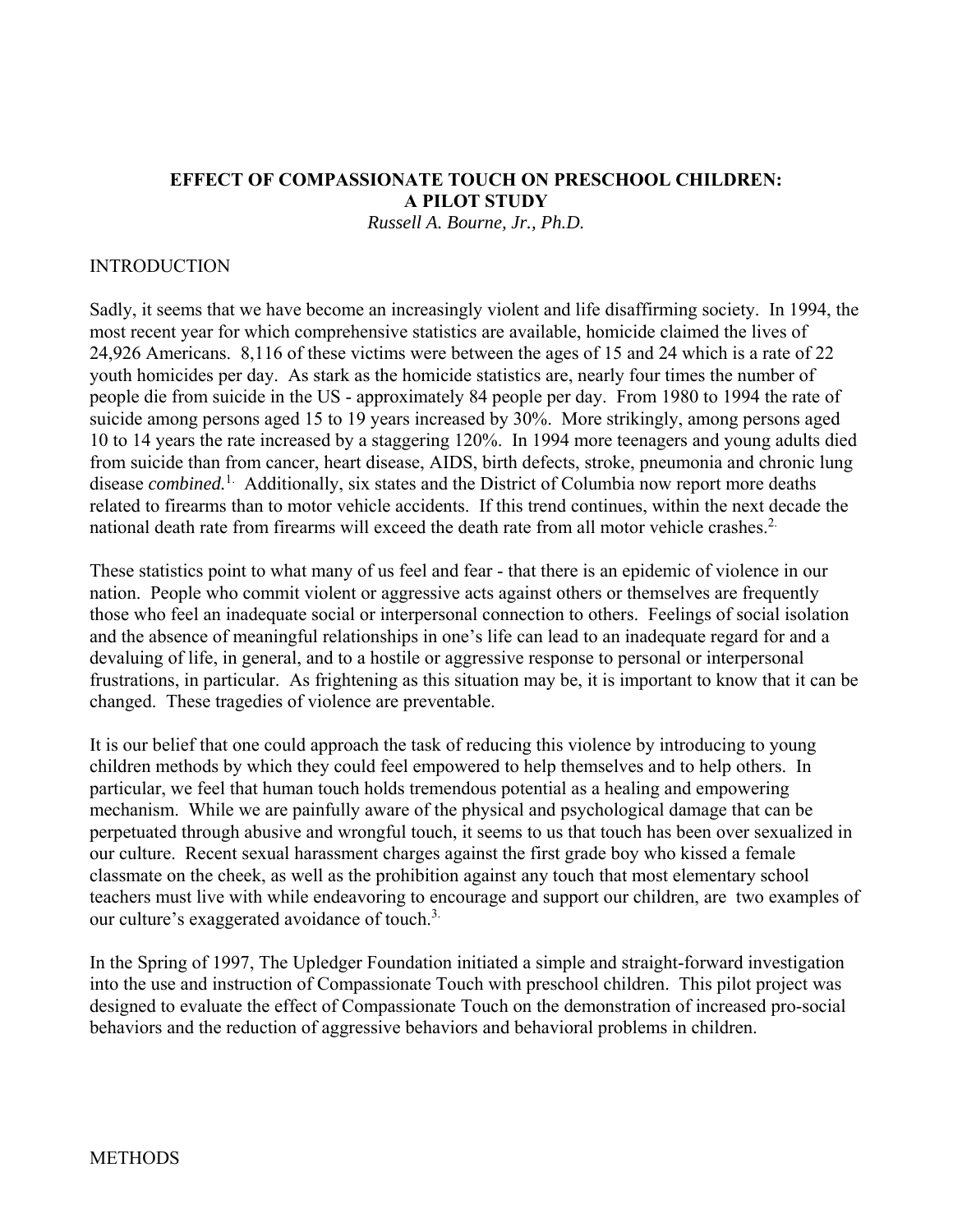## *Participants*

Preschool Ohio children (mean age = 43 months,  $N = 9$ ) at Fredric's Nurturing Center in Cincinnati comprised the population for this project. Given our belief in the potential of the chosen Compassionate Touch technique to be investigated, Upledger Direction of Energy,<sup>4.</sup> and our desire to avoid as much as possible a confounding variable known as the Hawthorne Effect (wherein the mere act of providing attention to subjects results in enhanced performance), we chose a sample population of relatively high-functioning and well-adjusted children. The participants in this study were currently the beneficiaries of strong family and social support systems, were enrolled in a highly nurturing and personally attentive preschool program, and showed general evidence of positive psychosocial development. Our rationale for choosing this sample included the belief that if Compassionate Touch techniques could be shown to be effective enhancing pro-social behaviors and reducing problem behaviors with these socially well adjusted children, it would be a logical extension to suggest the effectiveness of this technique with children from less supportive and nurturing environments.

## *Measures*

Due to the age of participants in this project, it was decided to use norm referenced, standardized behavioral rating instruments for a collection of pre- and post-project data. The *Preschool and Kindergarten Behavior Scales* (PKBS)<sup>5.</sup> and the *Social Skills Rating System* (SSRS)<sup>6.</sup> were the instruments chosen. Each of these instruments were designed to document the frequency of a variety of social skills and problem behaviors, and could be completed by teachers and parents. Each instrument also provided appropriate normative data relevant to the age of our participants.

Pro-social behaviors were operationally defined as the social skills composite score on the PKBS and the SSRS. Each of these behavioral rating instruments included social skill sub scales of cooperation, interaction, independence, assertion, responsibility, and self control. Likewise, behavioral problems were operationally defined as the problem behaviors composite scores on the aforementioned two instruments. These scales included sub scores relevant to externalizing and internalizing behavioral dimensions such as self centeredness/explosiveness, attention problems/over activity, intimidation/ coercion, social withdrawal and anxieties/somatic problems. Parents and teachers completed each of the two behavioral rating instruments, the PKBS and the SSRS, at the onset and conclusion of the four month project providing four pre and post data sets for each child.

# *Procedures*

The principle investigators in this project, a diplomat level CranioSacral Therapy practitioner and a clinical psychologist, were on site at Fredric's Nurturing Center four days at the onset of the study. The three teachers at Fredric's Nurturing Center completed a two-day weekend training session in the application and instruction of the Upledger Direction of  $Energy<sup>4</sup>$  technique with children. These sessions followed the protocol outlined in the text *CranioSacral Therapy*7. and the *Direction of Energy Study Guide*,<sup>8</sup> excerpted from the *ShareCare Study Guide*<sup>9</sup> and prepared for this project. The Upledger Direction of Energy technique is based on the premise that humans generate, transmit and store electrical energy within their bodies. Indeed, we know that electrical activity is necessary for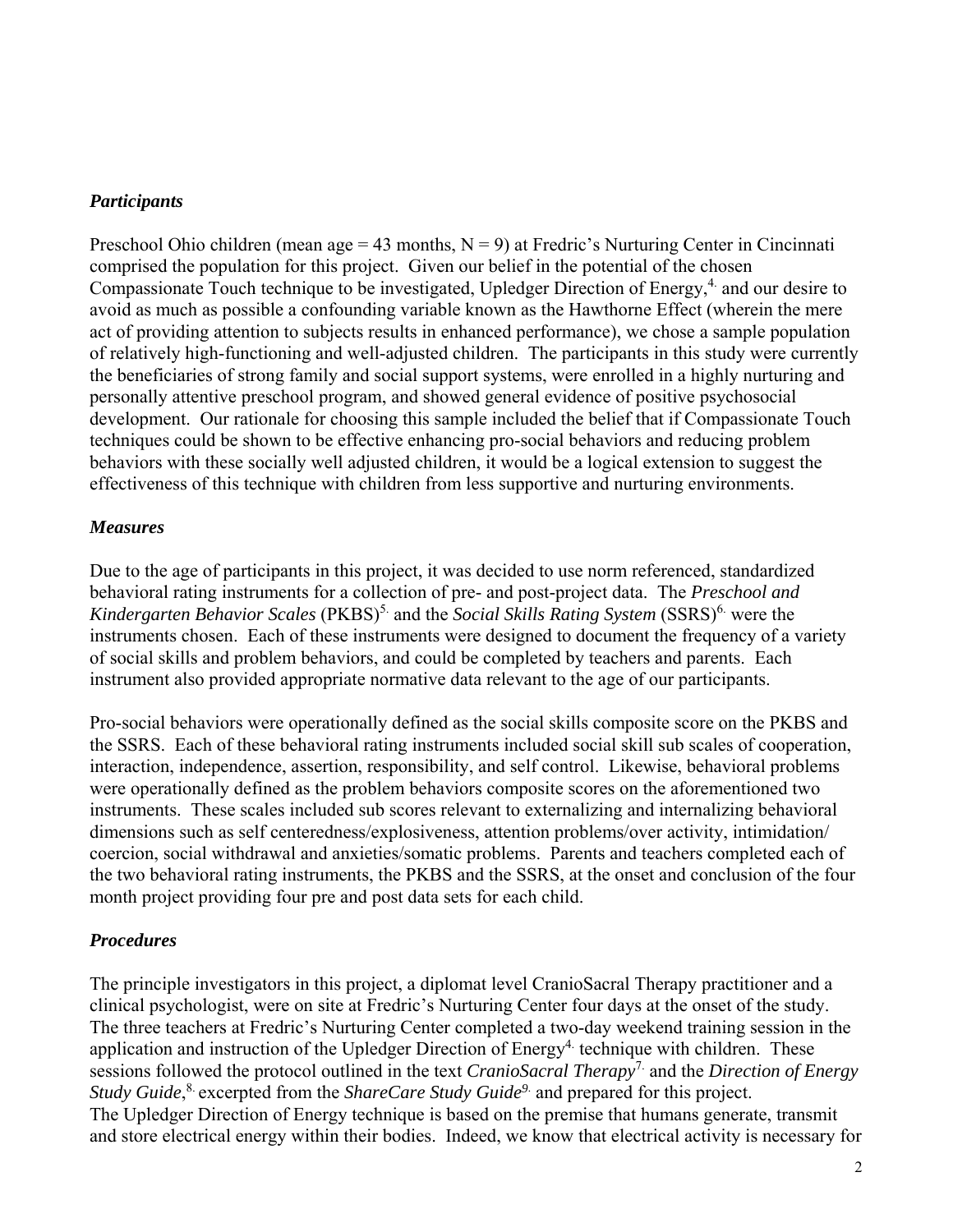life and that within the physical body there are two generally recognized electrical systems. First, the alternating electrical current responsible for muscle contraction, nerve transmission, glandular secretion and sensation. Second, the more recently discovered electromagnetic system emanating from atoms and cells, potentially responsible for our overall health and most immediately associated with human consciousness. Each of these systems may be detected and measured (i.e., electrocardiogram, electroencephalogram, energy field spectogram)<sup>10.</sup> and are influenced by the presence of other electrical fields.11.

As profound as the results of Direction of Energy may be, the application of the technique is remarkably simple. One hand is placed on either side of the physical area through which the person using the technique wishes to direct, pass or organize a healing energy. Each hand is presumed to be an electrode and energy is directed to the hand in contact with the area of pain from the other hand resting on the opposite side of the contact area. For example, if a child has fallen and bumped his leg on the frontal area beneath his knee, the receiving hand would be positioned over the injured area and the directing hand would be located on the back side of the leg, as if one could see an imaginary line or a vector connecting the two hands. Energy is then directed from the back hand through the injury site and to the front hand. This thoughtful and intentional Direction of Energy continues until a palpable softening is felt in the tissue. This is often accompanied by a pulsation and a localized rise in body temperature at the site of injury. As the process comes to completion, the therapeutic pulse diminishes and skin temperature returns to normal.

On days three and four of the training session, the investigators were present throughout the full preschool daily schedule at Fredric's Nurturing Center, presenting the concepts of Compassionate Touch and Direction of Energy through demonstration with the students. At the suggestion of the teachers, the students in the study were instructed to use their "magic hands" whenever they wished to employ the Direction of Energy technique. Identifying the hands this way allowed for an open and permissive attitude toward responsivity and served to focus the students' intent whenever they chose to use the technique. Also during days three and four suggestions were offered to the teachers regarding ways to remind and encourage the students to appropriately utilize these concepts during the normal day's routine and activities.

During the four month study, the teachers at the school received only phone consultation from the principle investigators. These conversations were focused on issues of maintaining appropriate support and encouragement of the children relevant to their utilization of the Direction of Energy techniques. Also, the teachers were invited to share specific examples of incidents in which the children spontaneously and within the appropriate context used their "magic hands" to respond to a classmate who had fallen, otherwise hurt him or herself, or complained of not feeling well. According to the teachers' reports, the children seemed to grasp the concepts of Direction of Energy quite readily and were at ease in using and receiving the technique.

### *Data Analysis*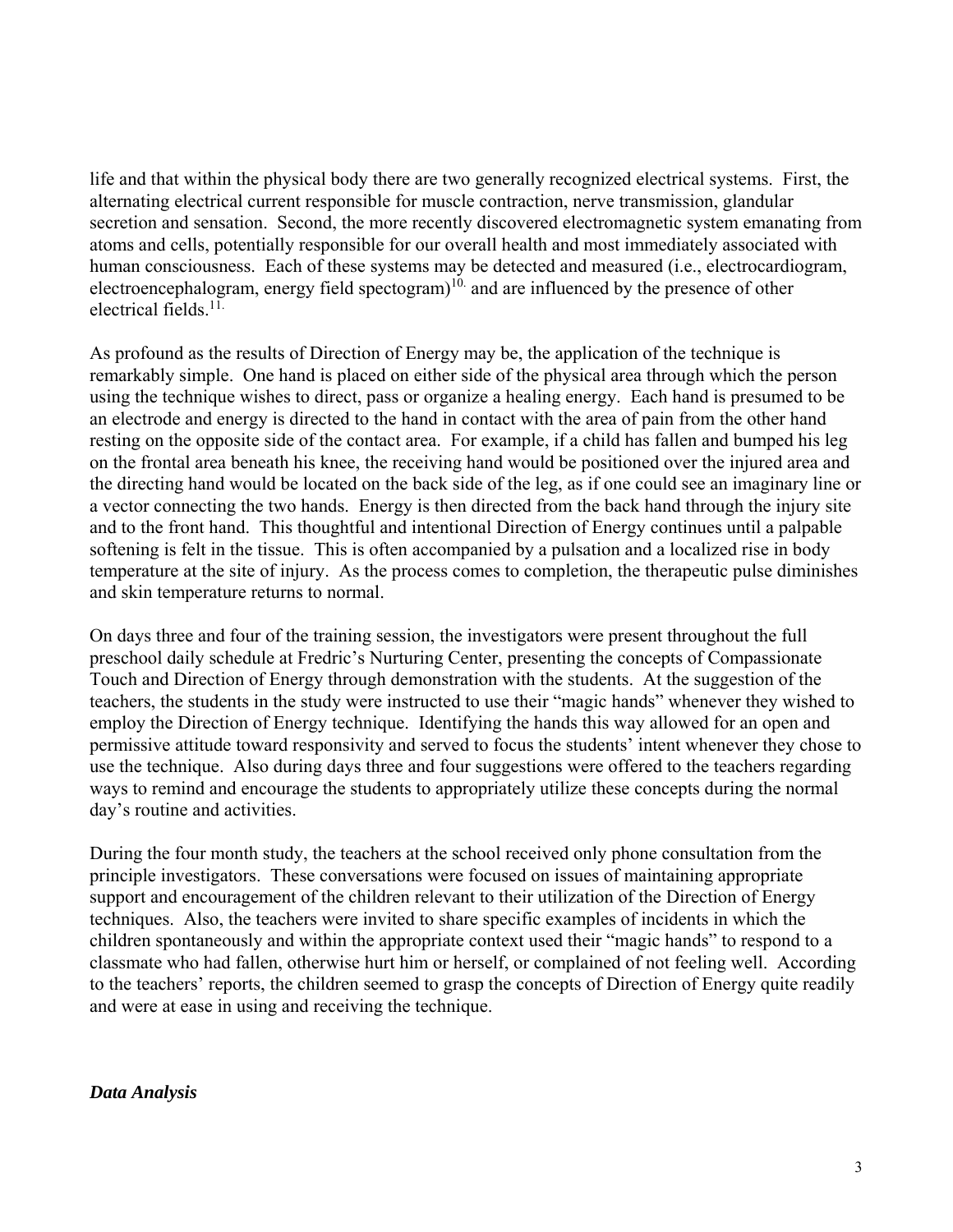Pre- and post-means and standard deviations were computed for each composite scale of the teacher and parent completed PKBS and SSRS. Standard deviations were then used to determine relative percentile rankings. These percentile comparisons and appropriate normative data are depicted in Graphs A and B for the teachers' and parents' ratings, respectively.

# RESULTS

Our investigation utilized two behavioral informants (teachers and parents). Even though there are similarities within the observations provided by these two groups, they each have obviously separate and distinct relationships with the participants and therefore the quantitative results of the study are best reviewed independently. Thus, we will first review the results as reported by the teachers.

An examination of Graph A  $_{(pg. 7)}$  reveals that our initial perception of the relatively high functional level of these students was confirmed by their teachers. Teacher pre test social skills rating on each instrument (PKBS and SSRS) were higher than the national average, and in the case of the PKBS rating, the students' scores placed them higher than 89% of children in the general population. With high pre test social skills scores, it is very understandable that the post test social skills scores would show only modest gains, and that was demonstrated on the PKBS with a slight movement up to the 90th percentile. However, there was a 17 point gain to the 75th percentile on the SSRS. These post projects social scores exceeded the scores of children in the general population by 40 and 25 percentile points, respectively.

Also as shown on Graph A, pre-test behavioral problem scores reflected the overall absence of significant troubles in our participants as perceived by their teachers. Pre test scores on the PKBS suggest that the project students in this study had substantially fewer problems than children in the general population. The SSRS pre test scores were consistent with the national average. The post data sets showed a reduction in behavioral problems as reported on both PKBS and SSRS scales, with drops of nine and five percentile points, respectively.

Graph B (pg. 8) depicts the pre- and post-data sets as reported by the parents on each of the behavioral observation instruments and shows slightly less variability than that reported by the teachers. Pre test social skills as reported on the PKBS exceeded the national average by 21 percentile points while on the SSRS the social skills composite score was 16 percentile points below the national average. Post test social skills scores reported by parents indicated a 15 point elevation above national norms on the PKBS and a 20 point deficit as measured by the SSRS.

Behavioral problem scores as reported by parents on the PKBS were essentially normative both pre and post, 48 and 54 respectively. The SSRS ratings were slightly more variable with the pre test beahvior problem score of 54 percentile points and a post test score showing a 17 point improvement, representing a reduction in problem behaviors.

### DISCUSSION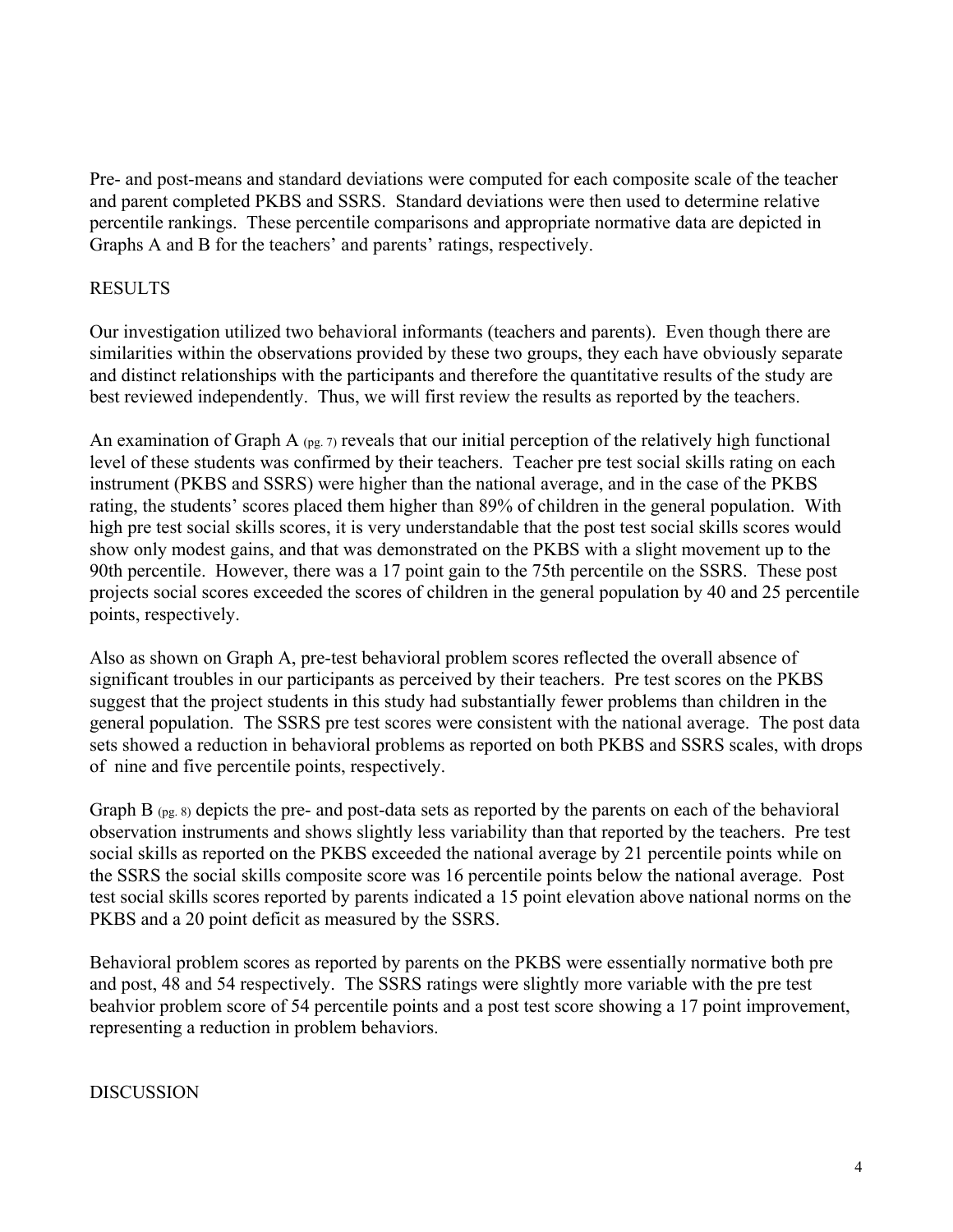The quantitative results of this pilot study strongly suggests the positive effect of Compassionate Touch, as represented by The Upledger Direction of Energy technique, on the enhancement of pro social behaviors in the reduction of behavioral problems in preschool children. The independent preand post-study behavioral ratings by teachers and parents were consistently in the direction of improvement, albeit to different degrees, on five out of eight measures with a maximum variance of only six percentile points on the three scales of disagreement. The teachers report of a nine percentile gain in the reduction of behavior problems in a population of preschool children who were already 23 points below the national mean for behavioral problems is quite impressive. The same teachers also reported a 17 percentile point improvement in social skills in a group that prior to this study were already consistently rated more than a full standard deviation above the national mean.

The areas of difference between parent and teacher ratings could be attributable to a variety of factors, not the least of which is the different settings and circumstances in which these observations were recorded. It is also possible that the very slight reduction in social skills and very minor increase in behavioral problems as reported by the parents on two of the three scales of difference could be the result of a greater manifestation of independent and assertive behavior on the part of the children. Within this school setting, the teachers were encouraging and supportive of self directed efforts to assist others when there was the perception of pain or discomfort. The experience of effectively responding to another's distress can be viewed as facilitating a heightened sense of self esteem and autonomy. Within an environment where these traits are encouraged and rewarded, independence and a positive sense of self are enhanced. Behaviors that are considered desirable and helpful in the school's setting relevant to Compassionate Touch may be construed within the precept of busyness, or even worse, bothersomeness within a family setting. It would be clinically inappropriate to speculate much further on this very modest decline of scores as reported by parents.

Even with the limits of a small sample size and a homogeneous sample population of psychosocially well developing children, it appears that teachers and parents alike perceived measurable improvement in the study's participants. It was our belief that if a child helped another when they were hurt or not feeling well, the helping child would feel a sense of empowerment while the helped child would feel a greater sense of gratitude and connection to another. In each case, each child would be less inclined toward acting aggressively or with hostility toward the other child in the future. Further we felt that the pleasure and sense of empowerment received from helping another would engender future acts of pro social behavior. This project seems to have shown that very young children are quite capable of learning a very simple and direct technique of using their personal energy to facilitate a greater sense of well being in others and in so doing to feel better about themselves. The positive results of this study serve as encouragement for the completion of similar projects involving larger and more diverse sample populations. These projects are presently in the preparatory stages.

*Russell A. Bourne, Jr., Ph.D. (University of Virginia) has been Chief of Staff at The Upledger Institute HealthPlex Clinical Services since 1994. Dr. Bourne, a clinical psychologist, has taught numerous undergraduate and graduate courses in the fields of psychology and education and is a frequent*